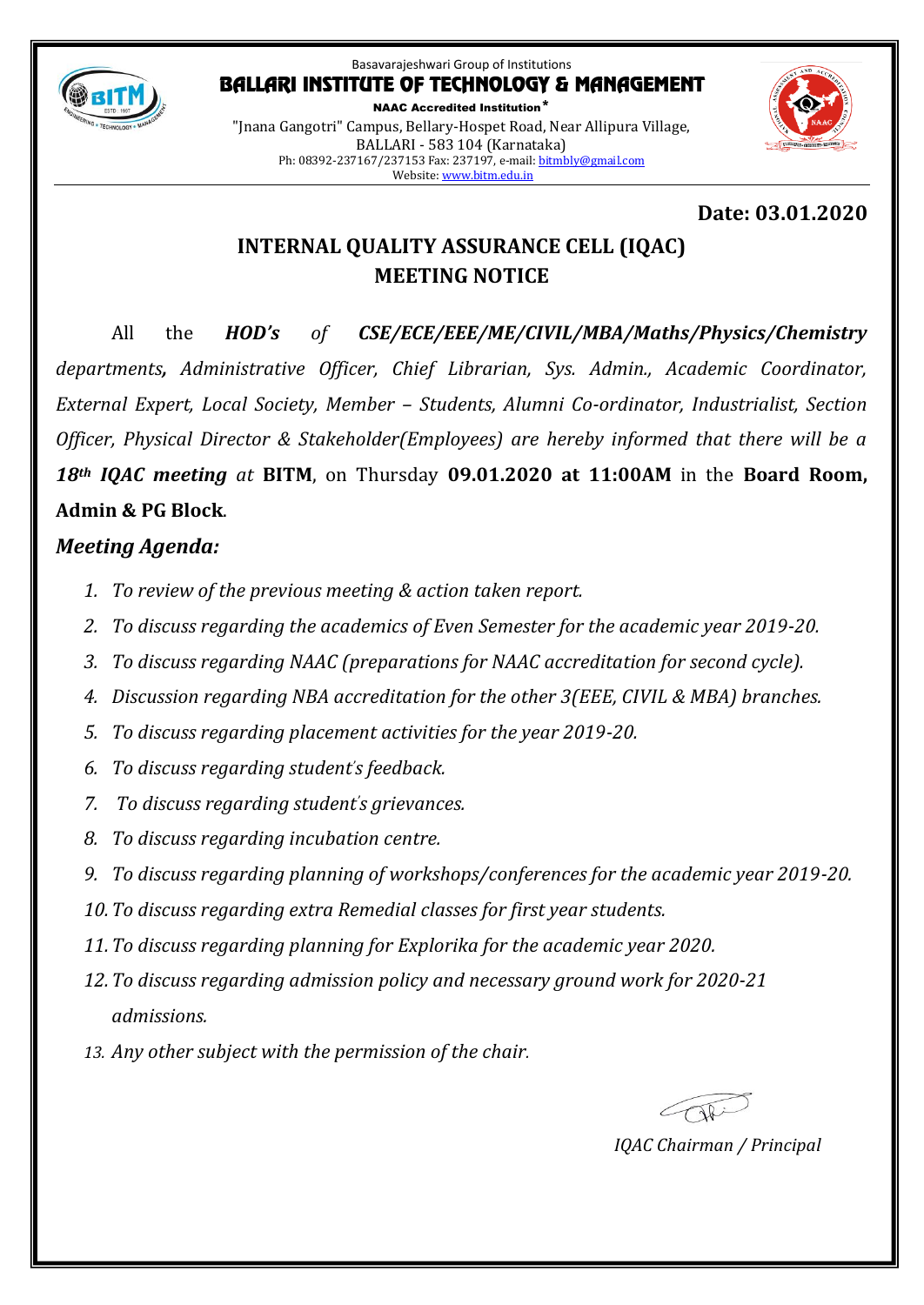

NAAC Accredited Institution\* "Jnana Gangotri" Campus, Bellary-Hospet Road, Near Allipura Village, BALLARI - 583 104 (Karnataka) Ph: 08392-237167/237153 Fax: 237197, e-mail[: bitmbly@gmail.com](mailto:bitmbly@gmail.com) Website[: www.bitm.edu.in](http://www.bec-bellary.com/)



#### **Proceedings of the 18th Internal Quality Assurance Cell(IQAC) committee meeting held on Thursday of 09.01.2020 at 11:00AM in the Board Room, Admin & PG Block, @ BITM – Ballari Members Present:**

*th IQAC meeting at* **BITM**, on Thursday **09.01.2020 at 11:00AM** in the **Board Room, Admin & PG Block**. **Members Attendance**

| S.No           | <b>Name</b>                                          | <b>Designation</b>                       |
|----------------|------------------------------------------------------|------------------------------------------|
| 1              | Dr. V. C. Patil - Principal                          | Chairman                                 |
| $\overline{2}$ | Prof. Prithviraj. Y. J - Deputy Director             | <b>Management Member</b>                 |
| 3              | Dr. Yashvanth Bhupal - Director                      | Special Invitee                          |
| 3              | Dr. Yadavalli Basavaraj - Vice - Principal, HOD - ME | Member                                   |
| 4              | Dr. R. N. Kulkarni - HOD - CSE                       | Member                                   |
| 5              | Dr. U. Eranna - HOD - ECE                            | Member                                   |
| 6              | Dr. B. S. Khened - HOD-EEE                           | Member                                   |
| $\overline{7}$ | Dr. H. Mahabaleswara - HOD - Civil                   | Member                                   |
| 8              | Dr. Javed Kalburgi - HOD - MBA                       | Member                                   |
| 9              | Dr. K. S. R. Sridhar - HOD - Mathematics             | Member                                   |
| 10             | Dr. T. Machappa - HOD - Physics                      | Member                                   |
| 11             | Dr. Suresh - HOD-Chemistry                           | Member                                   |
| 12             | Dr. M. Ramachandra - Principal, BBC                  | <b>External Member</b>                   |
| 13             | Mr. P. Amareshayya - Administrative Officer          | Member                                   |
| 14             | Prof. Phani Ram Prasad - Academic Co-ordinator       | Member                                   |
| 15             | Prof. K. H. Harikumar - Local Society                | Member                                   |
| 16             | Mr. Nagesh - Industrialist                           | Member                                   |
| 17             | Mr. Jaffar Basha - Chief Librarian                   | Member                                   |
| 18             | Mr. L. Raghunath - Section Officer                   | Member                                   |
| 19             | Mr. Ashok Bhupal - Physical Director                 | Member                                   |
| 20             | Mr. Kamal Kishore - Extra Curricular Co-ordinator    | Member                                   |
| 21             | Mr. Shiva Kumar .B - Stakeholder                     | Member                                   |
| 22             | Mr. Anand Krishna Murthy - System Admin.             | Member                                   |
| 23             | Mr. Mallikarjuna A                                   | Alumni                                   |
| 24             | Mr. Arpan Dashore                                    | <b>Student Member</b>                    |
| 25             | Dr. N. Gururaj - Coordinator                         | Coordinator /<br><b>Member Secretary</b> |



 $C\cap V$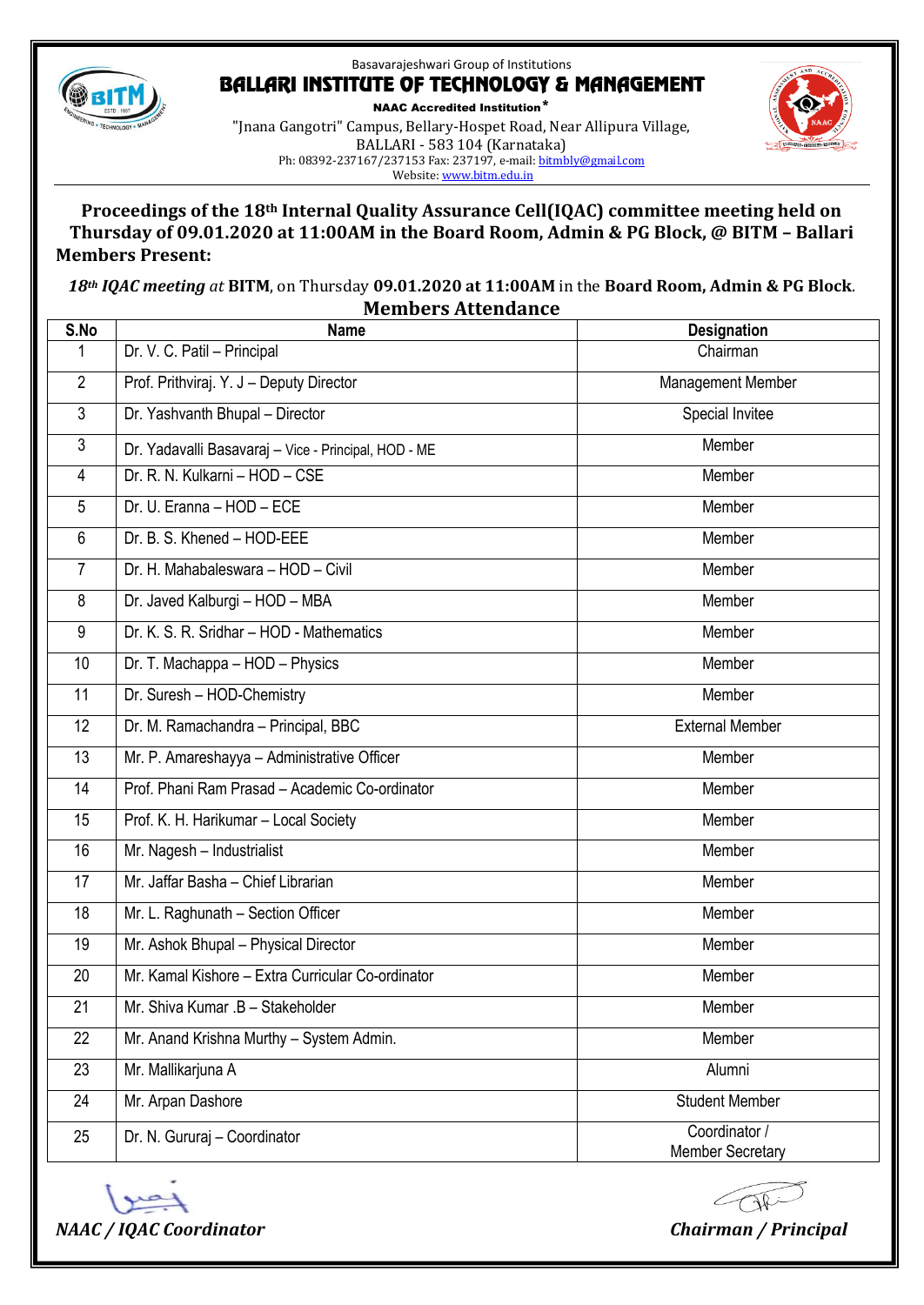

NAAC Accredited Institution\* "Jnana Gangotri" Campus, Bellary-Hospet Road, Near Allipura Village, BALLARI - 583 104 (Karnataka) Ph: 08392-237167/237153 Fax: 237197, e-mail[: bitmbly@gmail.com](mailto:bitmbly@gmail.com) Website[: www.bitm.edu.in](http://www.bec-bellary.com/)

- *1. To review of the previous meeting & action taken report.* Members unanimously approved minutes of the previous meetings along with the Action Report.
- *2. To discuss regarding the academics of Even Semester for the academic year 2019-20.*

Principal Dr. V. C. Patil informed all the HOD's to prepare Calendar of Events of the respective departments in-line with college Calendar of Events. Planned to conduct seminars and workshops on recent trends in technical education. Also informed to complete the course attainments of all the odd semester courses.

## *3. To discuss regarding NAAC (preparations for NAAC accreditation for second cycle).*

Preparations are going on further it was advised to go for online submission earliest by Apr-

2020 and coordinator informed the members that the AQAR report has been successfully

uploaded for the previous year

## *4. Discussion regarding NBA accreditation for the other 3(EEE, CIVIL & MBA) branches.*

NBA preparations need to be prepared in parallel to NAAC. Committees are formed for the preparation of NBA in EEE, CIVIL & MBA. Criteria wise work allotted to the staff members. Preference should be given for NAAC, followed by NBA preparations for other three branches.

## *5. To discuss regarding placement activities for the year 2019-20.*

Regarding Placement for previous year 2018-19, nearly 290+ students were on campus and still going on. For 2019-20 few more companies are expected to recruit the students.

#### *6. To discuss regarding student's feedback.*

Students Feedback app is still in process of implementation. Members expressed that to complete the same as early as possible.

## *7. To discuss regarding student's grievances.*

Dr. U. Eranna, Coordinator – Students Grievance Cell expressed that, there are no any new

grievances received during the odd semester of 2019-20.

## *8. To discuss regarding incubation centre.*

*Mr. A. Mallikarjuna, Asst. Prof. & Incubation Centre Manager, expressed that, the incubation centre of BITM planning to conduct some startup programmes in the even semester of 2019-20.*

## *9. To discuss regarding planning of workshops/conferences for the academic year 2019-20.*

Members were advised to conduct workshop / seminars / FDP's frequently without disturbing academics in the even semester.

## *10.To discuss regarding extra Remedial classes for first year students.*

Members expressed that remedial classes should be conducted for first year and diploma lateral entry students whose performance is low in Mathematical subject.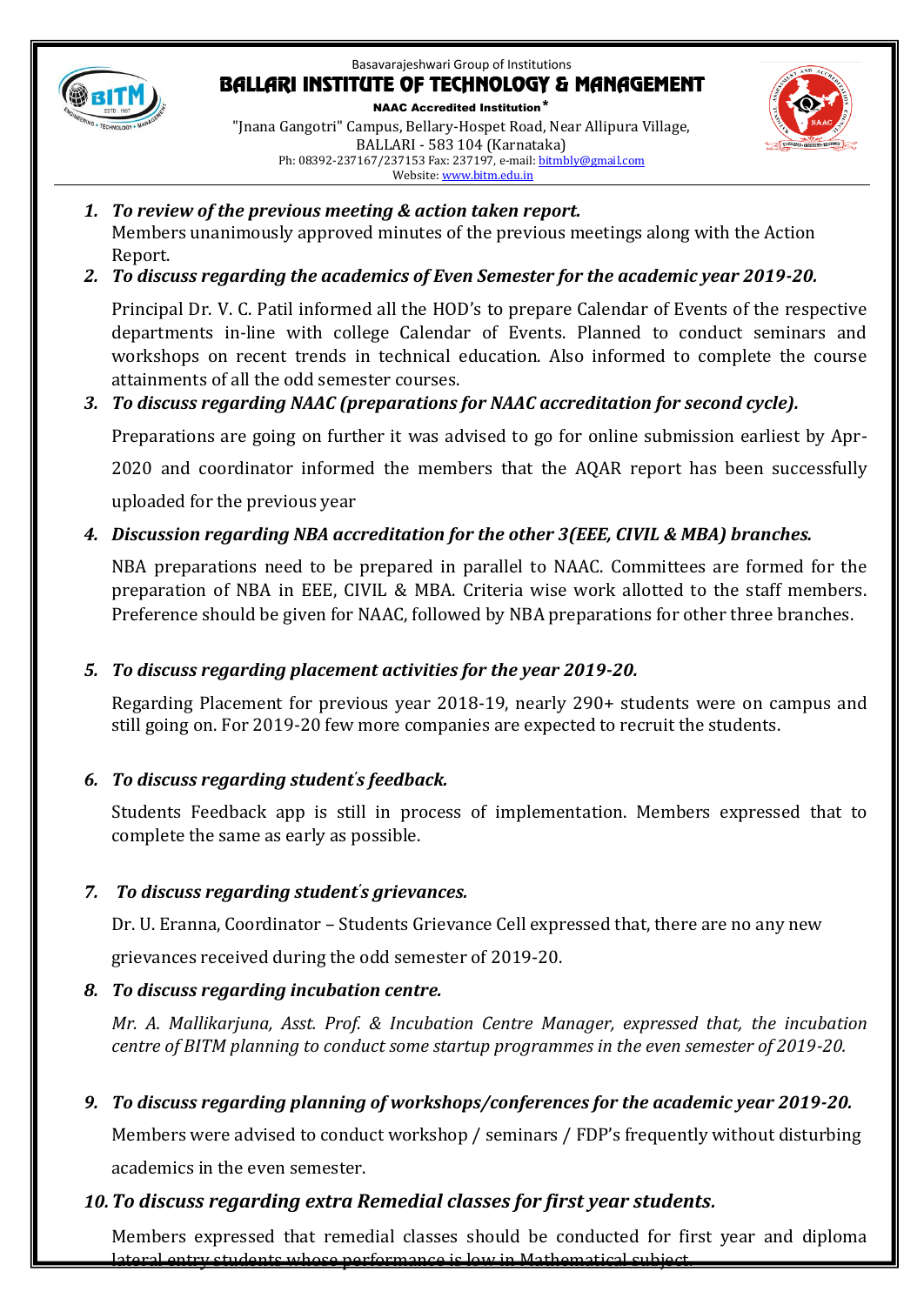

#### Basavarajeshwari Group of Institutions **BALLARI INSTITUTE OF TECHNOLOGY & MANAGEMENT** NAAC Accredited Institution\* "Jnana Gangotri" Campus, Bellary-Hospet Road, Near Allipura Village, BALLARI - 583 104 (Karnataka)

Ph: 08392-237167/237153 Fax: 237197, e-mail[: bitmbly@gmail.com](mailto:bitmbly@gmail.com) Website[: www.bitm.edu.in](http://www.bec-bellary.com/)



#### *11.To discuss regarding planning for Explorika for the academic year 2020.*

Deputy director Prof. Prithviraj Y. J., informed the cultural coordinator Mr. Kamal Kishore and Physical Director Mr. Ashok Bhupal to chalk out the programs regarding cultural and sports for Explorika-2020. All the HOD's are informed to depute staff members to coordinate and to conduct the programs.

#### *12.To discuss regarding admission policy and necessary ground work for 2020-21*

#### *admissions.*

The matter was discussed with all the HOD's and Administrative Officer regarding admissions for academic year 2020-2021. Planning to districute phamplets / brochures to the PUC students at examination centres. Planning to send the staff members to the different colleges and to counsel the PUC students about the scope and opportunities of Engineering Education.

### *13.Any other subject with the permission of the chair.*

NSS Activity: The Management informed the Physical director Mr. Ashok Bhupal to conduct Blood Donation camp through BITM NSS – Unit in the month of February2020 in memory of Founder Member Late. Smt. Basavarajeswari.

*NAAC / IQAC Coordinator Chairman / Principal*